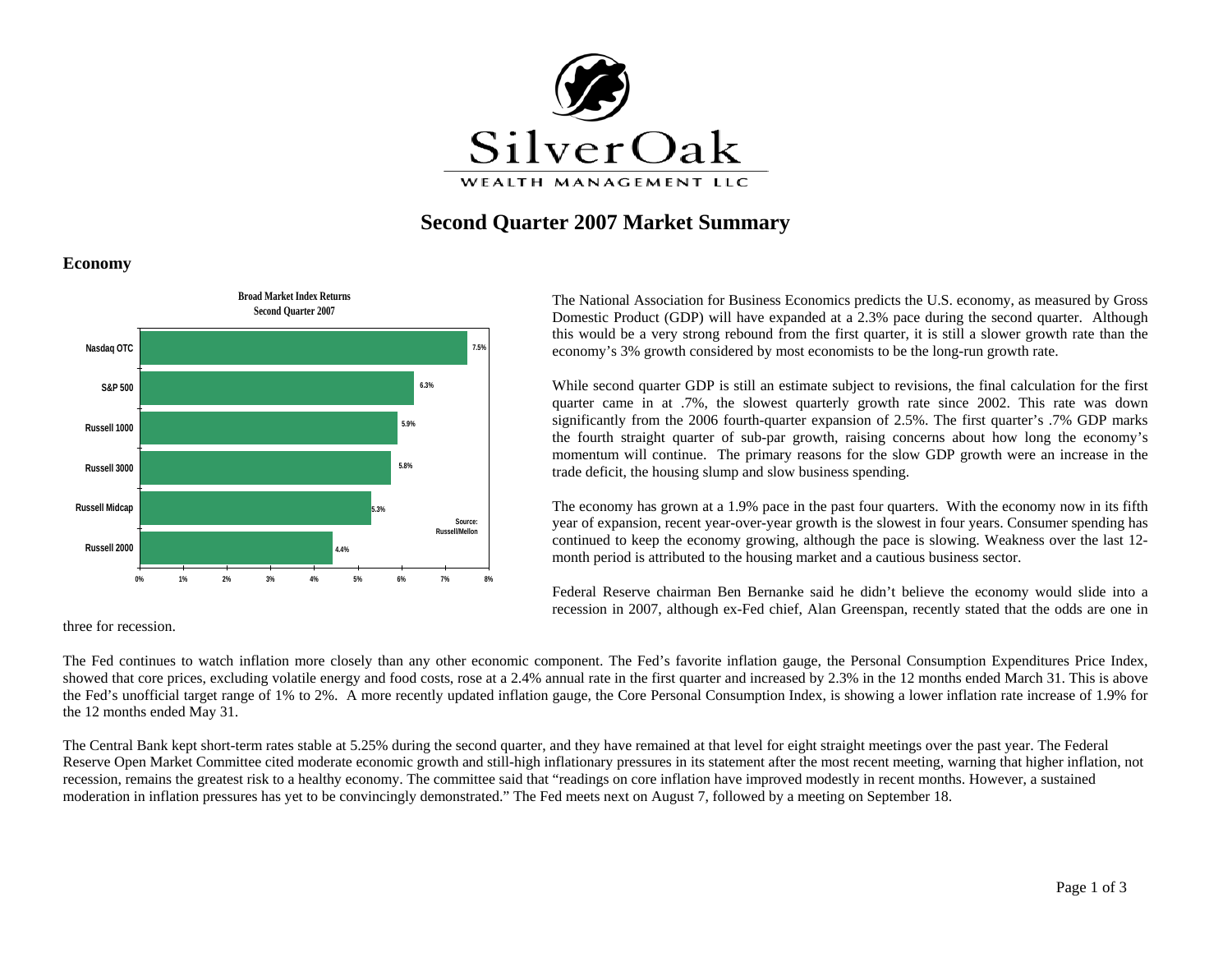# **U.S. Equity Markets**

The stock market continued its rally from the end of the first quarter into April and May, although it lost ground in June. The S&P 500 Index finished at 1,503, up 6.28% for the second quarter. During May, the S&P 500 Index joined several other market barometers by surpassing its previous high achieved in March 2000. Contributing to this market appreciation was the buyout mania of private equity firms such as Apollo, Blackstone, and Carlyle bidding up share prices and taking companies private.



Nearly all sectors within the S&P 500 Index had positive returns for the quarter. The utilities sector, the best performing sector in the first quarter, was the only sector in negative territory for the second quarter 2007, giving up 1.11%. Due to the exceptional earnings, energy-related shares led all sectors with the best returns for the quarter and year-to-date. In the second quarter, energy stocks rose 14.32%. Meanwhile, technology and telecommunications, typical sectors within growth portfolios, did well, increasing 10.18% and 6.78% respectively. Industrial stocks also did well with a 9.24% return.

The market appears to be turning to growth and size over value and smaller stocks. Large company stocks, as measured by the Russell 1000 Index, increased 5.90% for the second quarter. The Russell 1000 Growth Index gained 6.86% and the Russell 1000 Value Index increased 4.93%. Small company stocks as measured by the Russell 2000 Index increased 4.42% for the period, compared to the stronger performance of the large company index. Within the small stock universe, growth outperformed value. The Russell 2000 Growth Index increased 6.69%, while the value index was only up 2.30%. The same theme held true within the midcap indices as growth beat value. The Russell Midcap Growth Index was up 6.74%, while the mid-cap value index increased 3.65%.

At the end of the second quarter, market sentiment remained positive despite higher oil prices and their inflationary effect on the cost of other goods and services. In addition, there was concern about the slowing housing market and increasing unsold-home inventories, which put earnings pressure on home builders and mortgage lenders. Despite these issues, employment remains solid and inflation appears to be under control. These positive factors are helping to maintain consumer spending and corporate earnings growth, extending the current bull market.

### **U.S. Fixed Income Markets**

During the second quarter 2007, rising yields due to inflationary concerns hurt bond prices and total returns. The Lehman Brothers U.S. Aggregate Bond Index dropped just over 50 basis points during the three month period, returning .98% year-to-date. A majority of the bond market loss was realized in June during a period of volatility, with the 10-year Treasury yield going through 5.25%. Inflationary fears pushed the 10-year Treasury yield above 5% for the first time since August 2006. **U.S. Treasury, Muni and Corporate 30-Year Yield Curves**

The critical influence on bond rates has been the Fed Funds rate of 5.25% for over a year. Core inflation remained above the central bank's unofficial target range of 1%-2%, posting a 2.4% annual rate during the quarter, although Fed officials commented after the June meeting that core inflation has modestly improved. The Fed remains hawkish due to the 2.3% rise in prices in the past 12-month period ending March 31.

The Treasury yield curve finished the second quarter with a slight upward slope. The quarter ended with the 2-year Treasury yielding 4.86%, up from 4.57% at the end of the first quarter. The 10-year closed the quarter with a 5.02% yield, up from 4.64% at the start of the quarter. The yield on the 30-year increased as well, finishing at 5.12%.

The municipal yield curve was more upward sloping than Treasuries, with the 2-year yield at 3.83%, the 10 year at 4.14% and the 30-year at 4.59%. For corporate bonds, 2-year AAs finished the second quarter with a 5.35% yield, while the 10-year AA corporates closed the second quarter at a 5.88% yield.